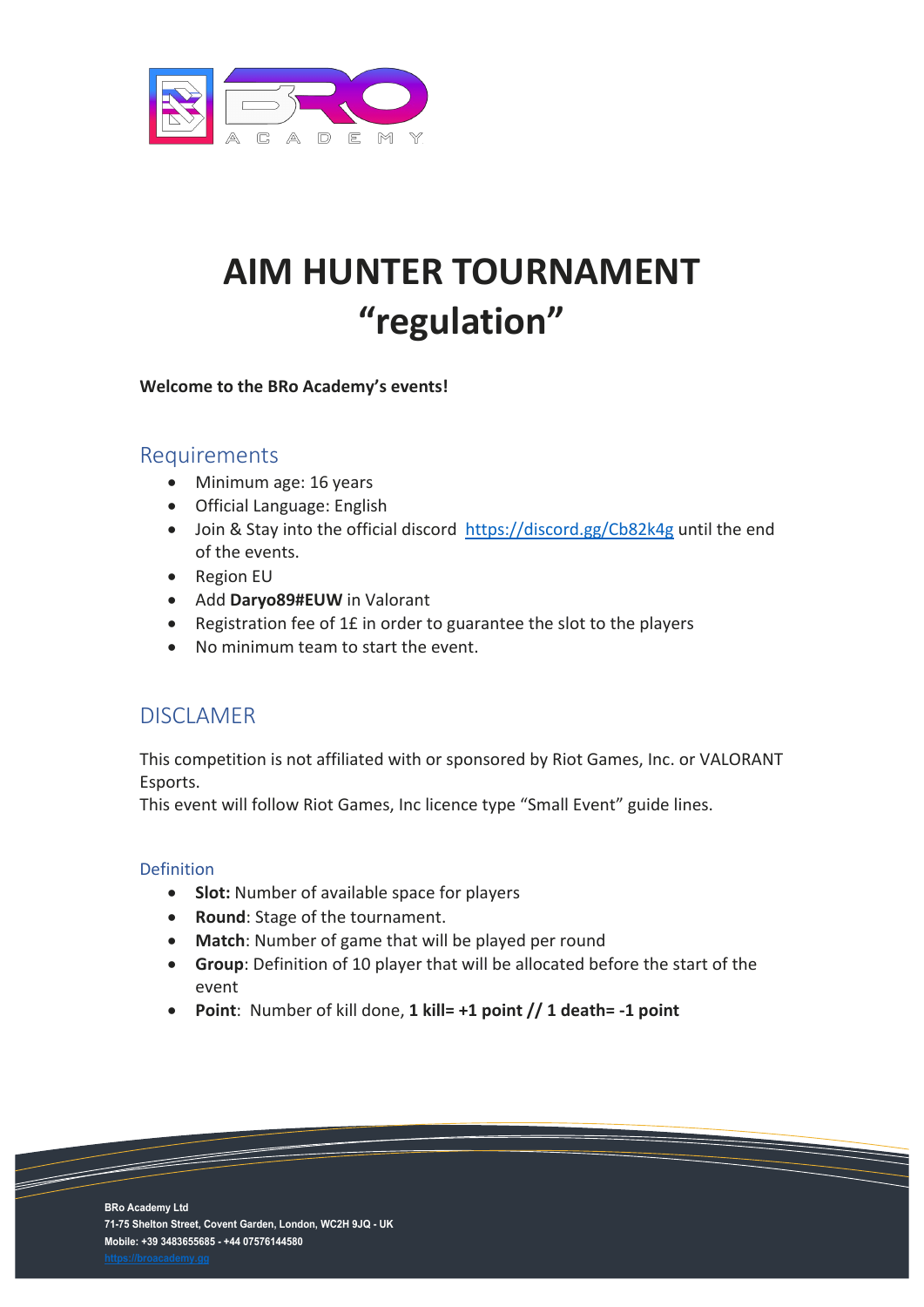

#### Format

- **Deathmatch over 3 Rounds with total of 30 slots**
	- o *Round 1*: **1 Match** 3 groups with 10 players each.
	- o *Round 2***: 1 Match**  top 6 players of each group from round 1.
	- o *Round 3:* **3 Matches** top 3 players of each group from round 2.

The tournament will be open to 30 slots, who will be divided in 3 groups with 10 players each: group A, group B, group C.

All matches will be played as scheduled and only one group at a time, to guarantee the streaming of the matches.

- *Round 1*: Each player will join in the match of allocated group ( A, B, C ) by playing a BO1 deathmatch. At the end of the match, the top 6 players of each group will access the 2nd Round.
	- o **Final score Round 1 = in game leaderboard of the match**
- *Round 2*: Each player will join in the match of allocated group ( A, B, C ) by playing a BO1 deathmatch. At the end of the match, the top 3 players of each group will access the 3rd Round.
	- o **Final score Round 2 = in game leaderboard of the match**
- $\triangleright$  Round 3: The top three of each group from 2<sup>nd</sup> Round will merge in a single group with a total of 9 players who will play 3 games in deathmatch ( BO3 ). The score system applied on round 3 is:

o **Final score Round 3 (BO3) = match 1 + match 2 + match 3** 

In case 2 or more players will have the same final score, will be consindered as final score the number of the kills minus the number of the deaths (K-D): Example same score:

Player A: 10 kills/3 deads; Player B: 10 kills/2 deads = Player A 10 - 3 = 7; Player B 10 - 2 = 8  $\rightarrow$  Final score Player A = 7 points and Player B = 8 points The winner will be Player B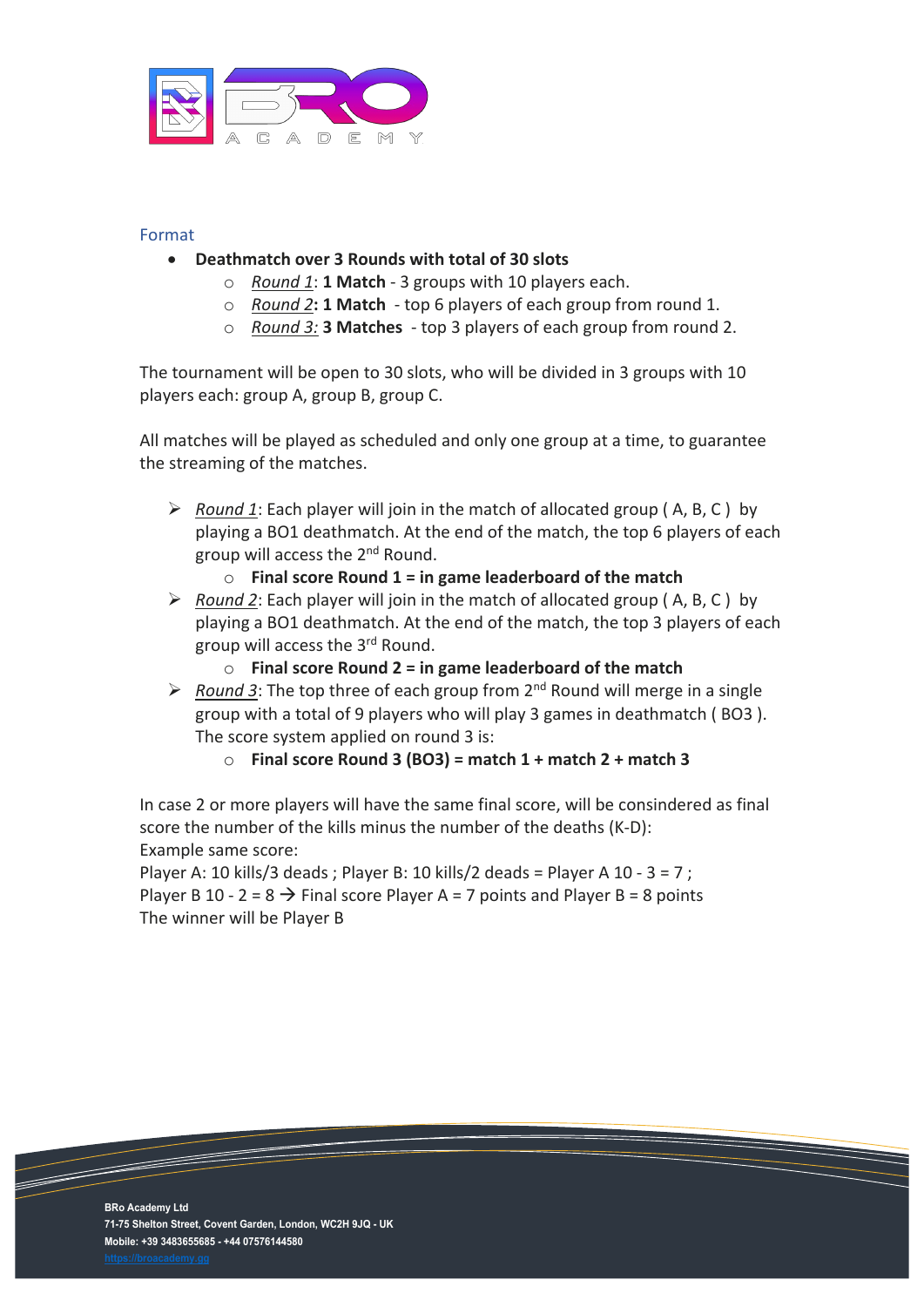

# Registratrion

In order to register to the tournament you "must" complete the following steps:

- 1. Buy the tournament ticket at the **price of 1£ each** on <https://broacademy.it/prodotto/ticket-aim-hunter/> There are only 30 tickets available! (The ticket is not refundable and it is not possible to resell it)
- 2. Copy the order Number
- 3. ON DISCORD: Send a Direct Message to **Daryo89** with the following information:
	- a. Order Number:
	- b. Discord nickname: (nick#1234)
	- c. Riot ID: (nick#1234)
	- d. Logo: you can insert your logo
	- e. Email: please add the same email used to buy the ticket in order to verify the access.
	- f. Ingame rank: (gold, diamond, platinum etc)
- 4. Wait for the confirmation of the completed registration ( it can take from 30 minutes to 24 hours)
- 5. When the registration is completed, you will receive the role in discord with AIM HUNTER and your "team" will be registered/visible on the website inside the competition.

# Schedule

The event will start at 20:30 on 15<sup>th</sup> May 2021 ( be on time to play your match ) Live Streaming on BRo Academy official channel [\(https://twitch.tv/broacademy\)](https://twitch.tv/broacademy)

#### **26 April 2021:** Registrations Opened

#### **15 May 2021**

- **18:00:** Registrations Closed
- **18:30:** Publishing Group & Players Allocation
- **20:30:** Start streaming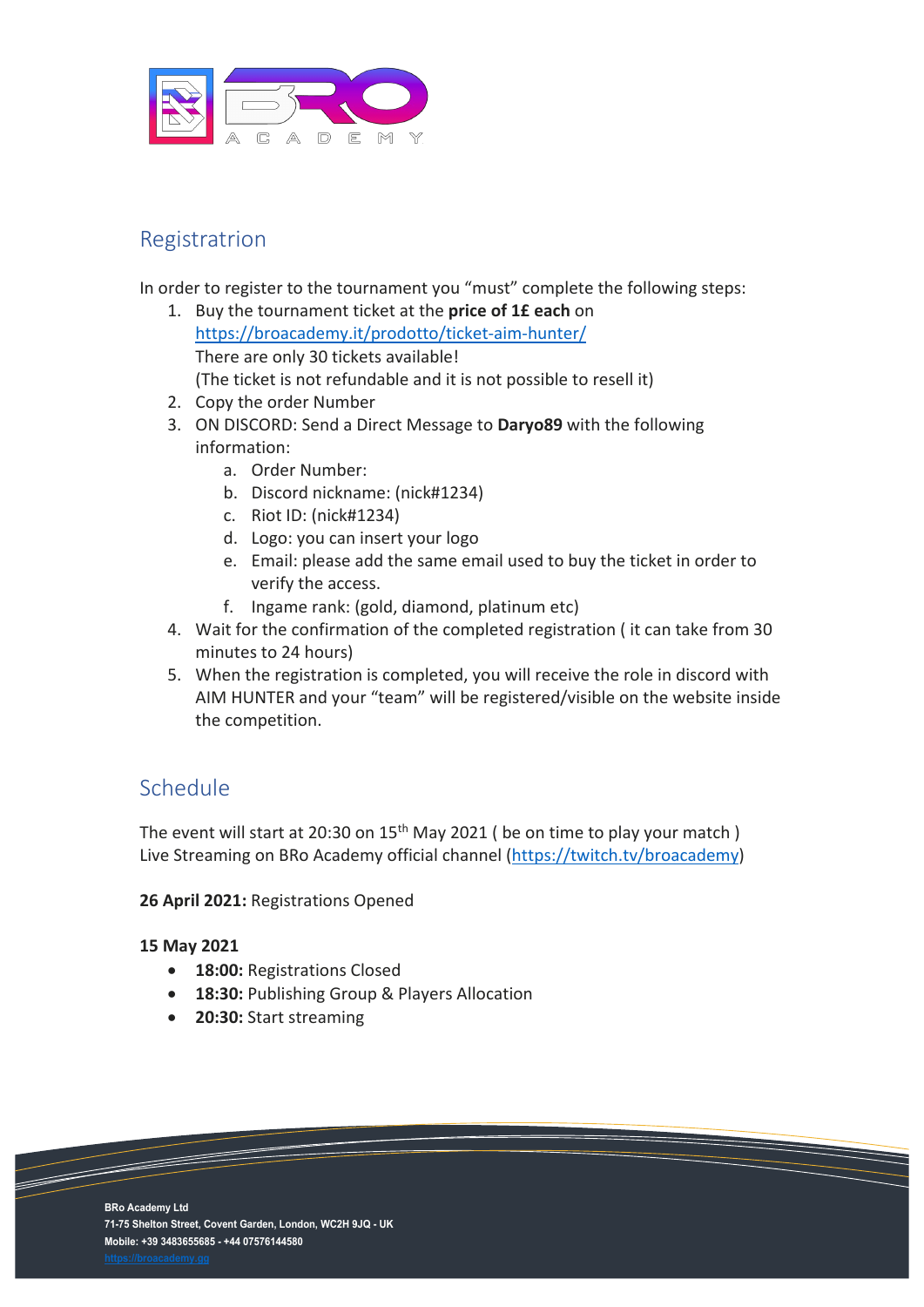

#### **ROUND #1**

- Group A approximate starting time: 21:00 (join lobby 20:55)
- Group B approximate starting time: 21:20 (ioin lobby 21:15)
- Group C approximate starting time: 21:40 (join lobby 21:35)

#### **ROUND #2**

- Group A approximate starting time: 22:00 ( join lobby 21:55 )
- Group B approximate starting time: 22:20 (join lobby 22:15)
- Group C approximate starting time: 22:40 (join lobby 22:35)

#### **ROUND #3**

- Final Group  $-1^{st}$  match approximate starting time: 23:00 (join lobby 22:55)
- Final Group  $2<sup>nd</sup>$  match approximate starting time: 23:15
- Final Group  $-3^{rd}$  match approximate starting time: 23:30

#### **CONCLUSION:**

- Final Ranking and nomination of the Winner (23:45)
- Final "just chatting" with the players and viewers and thanks (23:50)

## Team name, nickname and team/players logo

BRo Academy reserves the right to change any name or logo that violates the following principles:

- Use of logos or brand names without official owner authorization.
- Copy or imitation of official brands
- Contains all kind of discrimination such as incorrect language, nationality, gender, religion, politics, sexual orientation

We would like to remember that changing 'discord id' and/or 'riot id' after the registration to the event IS NOT PERMITTED!

## Voice Chat

All players MUST use and be into the Bro Academy discord server [\(https://discord.gg/Cb82k4g\)](https://discord.gg/Cb82k4g) in order to make the management of the tournament and the access to the lobby easy.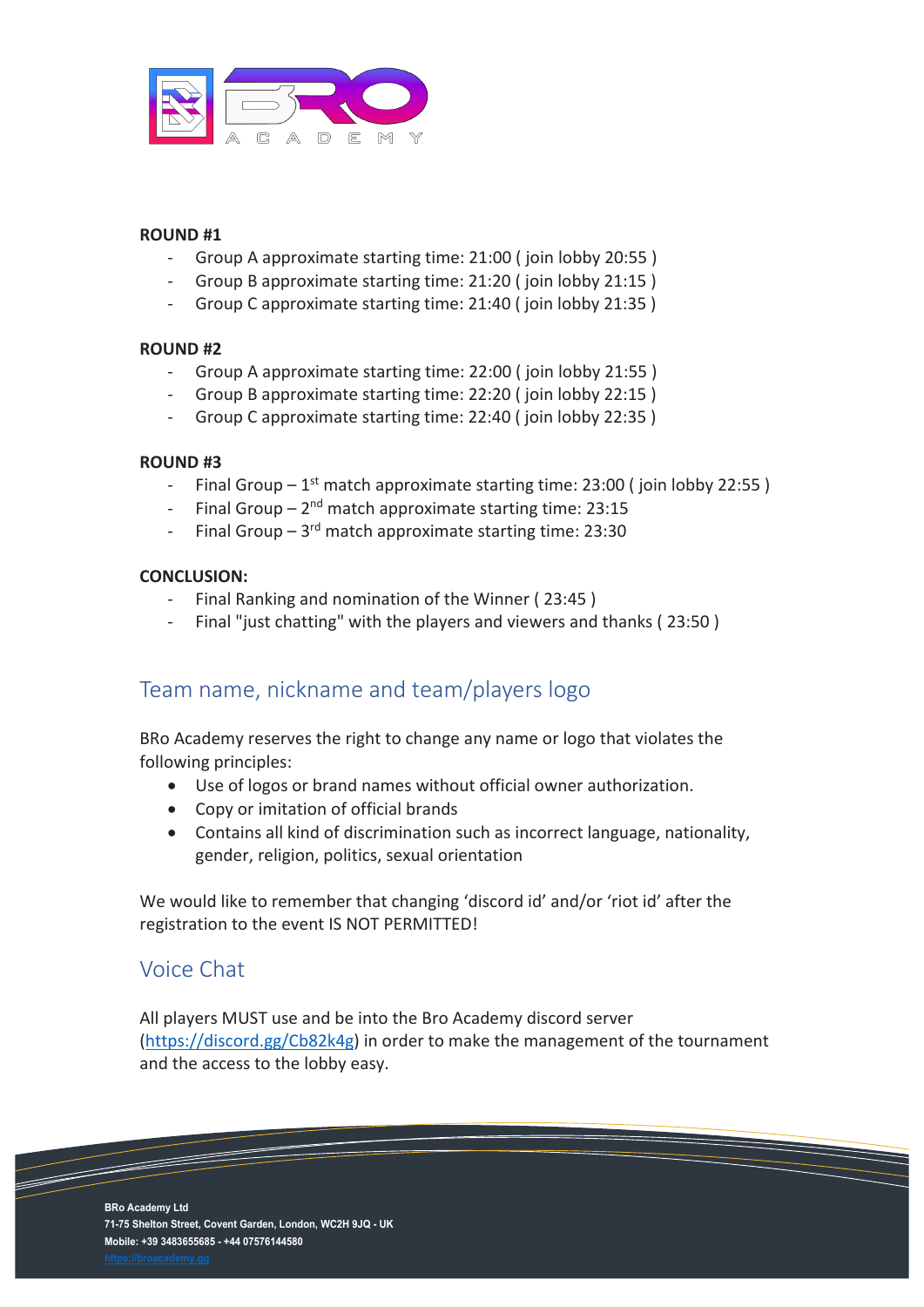

# Broadcasting and streaming

We appreciate the willingness to share your participation in our events and we would be greateful if you could add **[BRo Academy events] or #broacademy** in the title of your streaming in order to track all the streamings.

Since the match is deathmatch, it will NOT be REQUIRED to add any delay to your stream!

## Technical issues

- Each user is responsible for his own technical problems of any kind. There is no restart of the match in the event that the user disconnects or the game crashes.
- In case of disconnection, the user is allowed to re-use according to the default times of the game.
- In the event that problems of the game operator (RIOT GAMES) make it impossible to play match or the entire event, BRo Academy will evaluate the situation by deciding the action plan case by case (rescheduling match, postponing the event, etc...)

# Lobby and punctuality

- All participants at the event are obliged to follow the official information on the discord channel at  $\sqrt{\mathbb{R}}$  european-trophy.
- BRO Academy will post any information in due course and/or in any case will always be available for clarification or information.
- All players MUST be ready into the discord channel by the start of the events!
- All matches will start as scheduled on the basis ASAP.
- All matches will be streamed. We will start as scheduled whether you are ready in the lobby or not.
- The use of ingame chat is prohibited

## Group configuration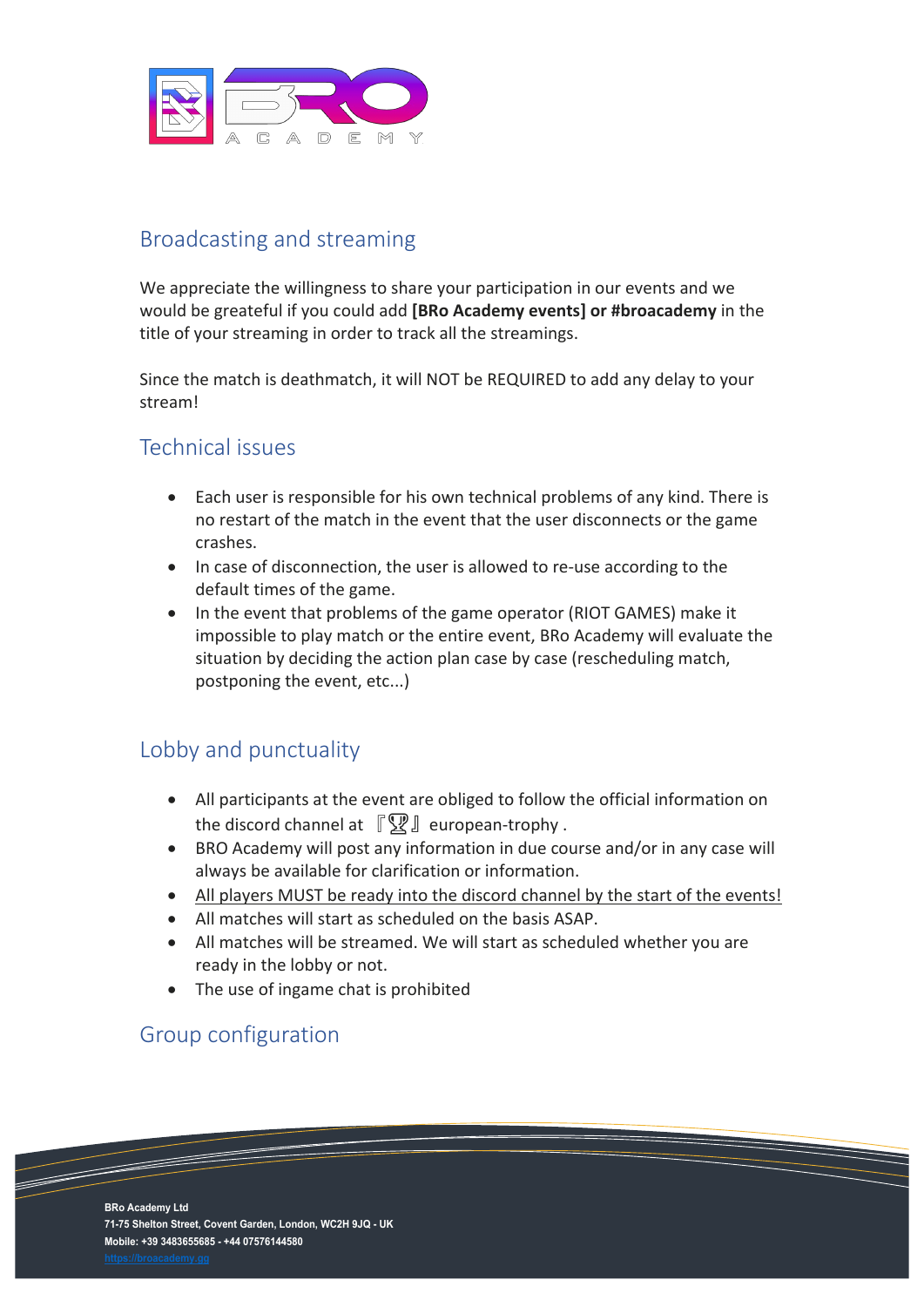

All groups will be created by Bro Academy and in the specific manner by **Daryo89#EUW** (add him in your friend list, before the start of the event).

- Custom games
- Map: BREEZE
- Mode: Deathmatch
- Server : Frankfurt 1
- Option: Cheat OFF ; Tournament mode ON ; Win by Two OF ; Play all rounds OFF ; Hide match hystory OFF

## Toxic Behaviour and SUPPORT

All insults and toxic behaviour will be evaluated and players/teams will be kicked out of the tournament.

All support is provided in discord in the channel  $\int \sqrt{1-\cos(1)}$  support

## Cheat and bug exploitation

Any cheat is categorically prohibited during any BRo Academy event. If it used, the players will be excluded from the event and reported directly to the game publisher for the account ban as per their Terms and Conditions.

## Betting and collaboration agreements

It is strictly forbidden for anyone to bet on tournaments, games or possible event winners.

Direct or indirect collaboration agreements are also prohibited by altering the normal gameplay.

In the event of any breach, BRo Academy will issue a direct ban on the team and specifically on each player of the team.

The prediction on Twitch Channel are not considered bets and from time to time the staff will involve the audience on prediction for the match ( twitch prediction plugin by using channel points ).